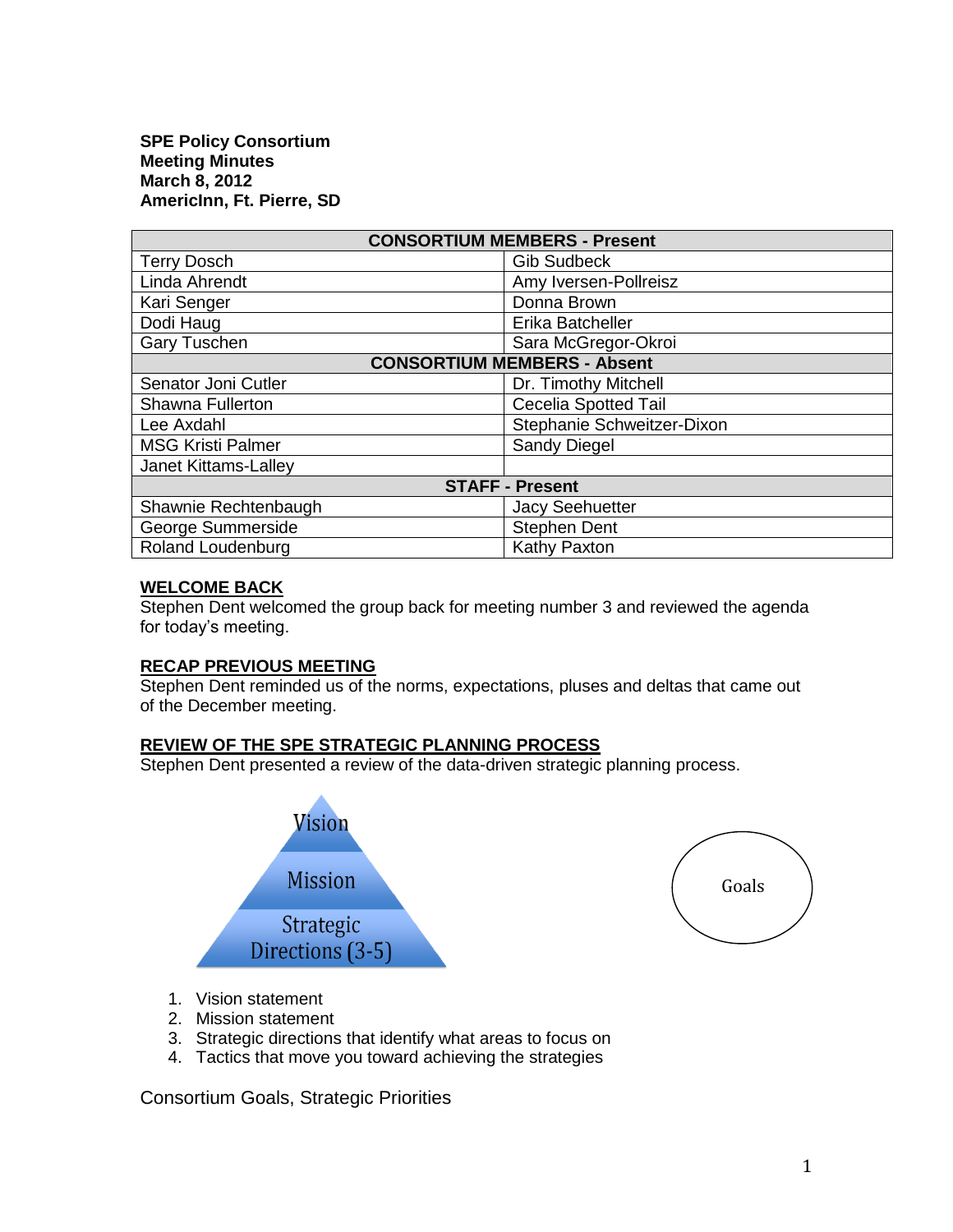RUMBA TEST= apply to objectives *Reasonable Understandable Measureable Believable Achievable*

# **REVIEW VISION and MISSION STATEMENTS**

**Previous Vision**: Healthy South Dakota communities united in prevention efforts to promote behavioral health and wellness across the lifespan.

**Previous Mission**: Create a statewide, comprehensive behavioral health prevention system that promotes evidence based/promising practices; that focuses on prevention and promotion, early intervention and linkages to treatment, and recovery/relapse supports; and is based on identified community needs.

Stephen led the group exercise in finalizing the vision and mission. Group members shared their ideas regarding word changes to develop the final statements.

## FINAL Vision Statement

"South Dakota communities working together to promote behavioral health and wellness across the lifespan. "

### FINAL Mission Statement

"Create and sustain a state-wide behavioral health prevention system based on community needs that focuses on promotion, prevention, early intervention, linkages to treatment, and recovery support though evidence-based programs/ promising practices. "

# **DEVELOP CONSORTIUM GOALS**

Stephen Dent asked everyone in the group to put the goals they brought to the meeting on flip chart paper. Each member took turns sharing their goals with the group. Stephen then led the group in an exercise to identify common words and themes among the individual goals.

Stephen facilitated a lengthy discussion related to goals, objectives or strategic priorities, and activities or tactics. This included a discussion to identify terminology the group was comfortable with.

Small groups were formed to create draft statewide goals. The groups came up with the following:

- 1. Improve behavioral health and wellness;
- 2. Reduce the social, economic, and human cost of poor behavioral health (Healthy individuals, families, and communities);